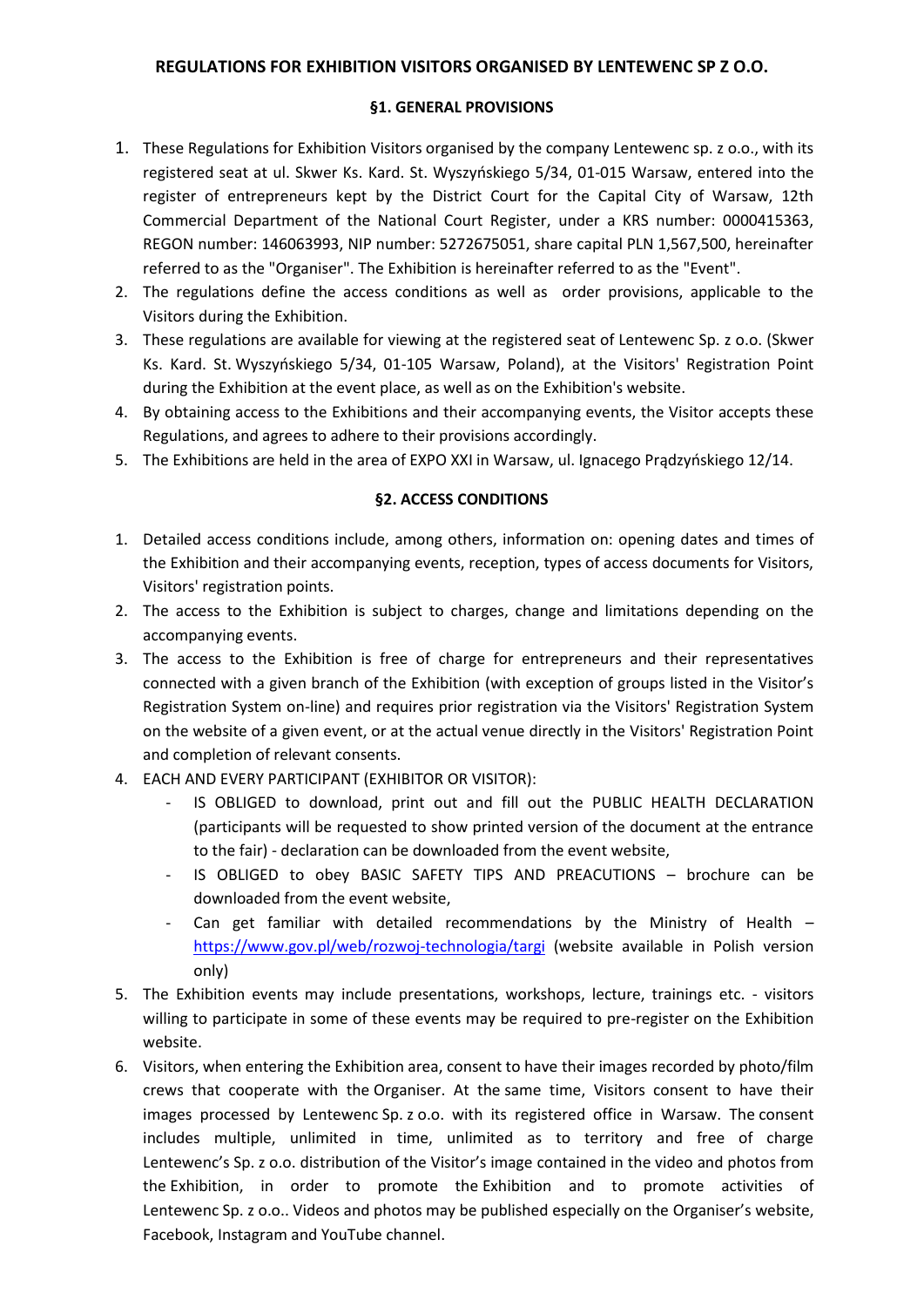- 7. With regard to the provisions of the Regulation (EU) 2016/679 of the European Parliament and of the Council of 27 April 2016 on the protection of natural persons with regard to the processing of personal data and on the free movement of such data and repealing Directive 95/46/EC (General Data Protection Regulation) (Official Journal of the European Union L 119) hereinafter "GDPR", effective from 25 May 2018, the Organiser informs that:
	- 1) The controller of your personal data, such as:
	- a) First Name and Surname,
	- b) E-mail Address,
	- c) Telephone Number,
	- d) Image,

is Lentewenc spółka z ograniczoną odpowiedzialnością with its registered office in Warsaw, at Skwer Ks. Kard. St. Wyszyńskiego 5/34, 01-015 Warsaw (hereinafter "Controller"). You may contact the Controller via e-mail: biuro@lentewenc.pl.

2) Your personal data will be processed by the Controller in accordance with the GDPR provisions, in order to hold and organise the Exhibition by Lentewenc Sp. z o.o., as well as to promote the Exhibition and activities of the Controller.

3) Your personal data will be processed under Article 6 Section 1(a) of the GDPR- "the data subject has given consent to the processing of his or her personal data for one or more specific purposes".

4) Personal data, that is processed based on your given consent, will be processed until this consent is withdrawn, or until you submit the request that must be taken into account, and that considers erasure of your personal data, restriction of the processing of your personal data, or objection to processing it.

5) You have the right to request from the Controller the access to your personal data, to have your personal data rectified, erased, or to have its processing restricted, and the right to have your data transferred.

6) You have the right to lodge a complaint with the supervisory authority, i.e. President of the Personal Data Protection Office.

7) Controller informs that the contact list of registered Visitors may be made available to the organisers of the events connected with the Exhibition.

- 8. In the case of applications for participation in the event, the Organizer is entitled to suspend the Online Applications without giving any reason, in particular if the maximum number of places is exhausted.
- 9. Media accreditations shall be issued at the Visitors' Registration Point. Granting an accreditation or lack thereof shall be decided by the Organiser or its representative. The decision to grant or refuse accreditation is final and is not subject to the right of appeal.

# **§3. RULES OF PAYABLE ENTRY TO THE EXHIBITION AND TERMS OF PAYMENT**

- 1. Entrepreneurs/representatives/physical persons who do not represent the industry may be obliged to pay a fee to access these events. Up-to-date information on ticket prices are delivered by the Visitors' Registration Point staff. The organiser reserves the right to discontinue the entry ticket sales without providing a reason (e.g. in particular situations indicated in § 4 of these Regulations).
- 2. 2. In order to purchase a ticket, the following steps must be performed: (1) complete the registration form on the event website, (2) accept the Regulations for Exhibition Visitors, (3) submit the online application to the Organizer by selecting the "Order with payment obligation" button.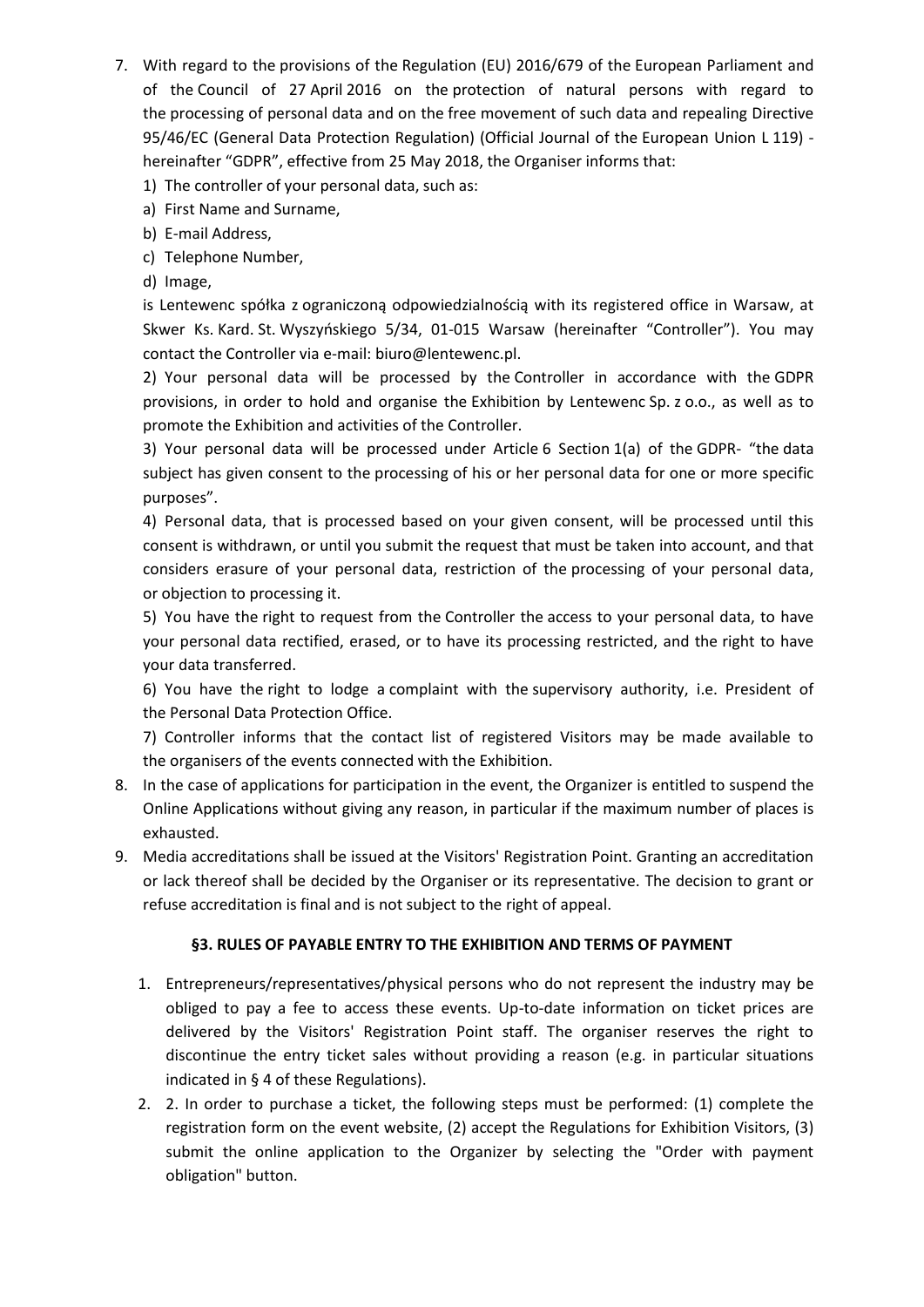- 3. The Visitor is obliged to fill in the Form carefully, providing all the data in accordance with the facts. Providing data is voluntary, but it is necessary to purchase a ticket. It is not possible to make an online registration anonymously or using a pseudonym.
- 4. After submitting the Online Application, an email confirming the online Application will be automatically sent to the Visitor's email address.
- 5. After the Organizer records the payment of the due amount, a confirmation of payment and information regarding participation in the Exhibition will be sent to the e-mail address provided by the Visitor.
- 6. The Organizer has no obligation and does not apply the code of good practice referred to in Art. 2 point 5 of the Act of August 23, 2007 on counteracting unfair market practices (Journal of Laws 2016.3 as amended).
- 7. The Organizer reserves the right to refuse to sell an admission ticket without giving any reason (eg. in certain situations indicated in § 5 of these Regulations).
- 8. The visitor makes the payment on the basis of the pro forma invoice directly to the Organizer's bank account. If such a possibility is made available by the Organizer the Visitor will be able to make an online payment via the PayU system.
- 9. If payment is selected on the basis of a pro forma invoice:

1) A pro forma invoice will be issued within 3 working days from the date of submitting the Application and sent to the e-mail address provided in the application.

2) Payment of the remuneration due to the Organizer for participation in the Fair is to be made within 7 days from the date of issuing the pro forma invoice. In the case of the Application online for the event less than 7 days before the event, payments must be made within the time limit specified in the pro forma invoice.

3) Payments should be made to the Organiser's bank account number indicated on the pro forma invoice.

10. If Visitor choose online payment via the PayU system:

1) After selecting the button "Order with obligation to pay", the Visitor will be

automatically redirected to the PayU payment system. The visitor should proceed in accordance with the instructions on the PayU portal.

2) The invoice will be issued within the time limit resulting from the provisions of the tax law and sent to the e-mail address provided in the application.

3) If no online payment is made via the PayU system, despite the selection such form of payment, a pro forma invoice will be issued and sent to the specified in Application email address. Payment of the amount due to the Organizer is to be made within 7 days from the date of issuing a pro forma invoice, unless agreed individually different payment dates. In the case of Online Application for an event in within less than 7 days before the event, payment should be made in the date specified in the pro forma invoice. Payment must be made to the Organiser's bank account indicated on the pro forma invoice.

- 11. It is possible to withdraw from the ticket purchase contract without giving any reason within 14 days from the date of purchase, except for purchases made less than 14 days before the start of the event. In this case, the Visitor has time to withdraw from the contract only until the start of the event.
- 12. If the Visitor wishes to withdraw from the contract, the Visitor should send a declaration of withdrawal from the contract by e-mail to the following address: [rejestracja@worldfood.pl](mailto:rejestracja@worldfood.pl)
- 13. The applicant hereby consents to the sending of invoices by electronic means.
- 14. In the event of a complaint, the Visitor should contact the Organizer by e-mail at: [rejestracja@worldfood.pl](mailto:rejestracja@worldfood.pl) , sending all the necessary information needed to consider the complaint, i.e. name and surname, company name, contact phone number, contact e-mail, description of the problem. The organizer will inform about the consideration of the complaint within 5 working days from the date of receipt of the complaint.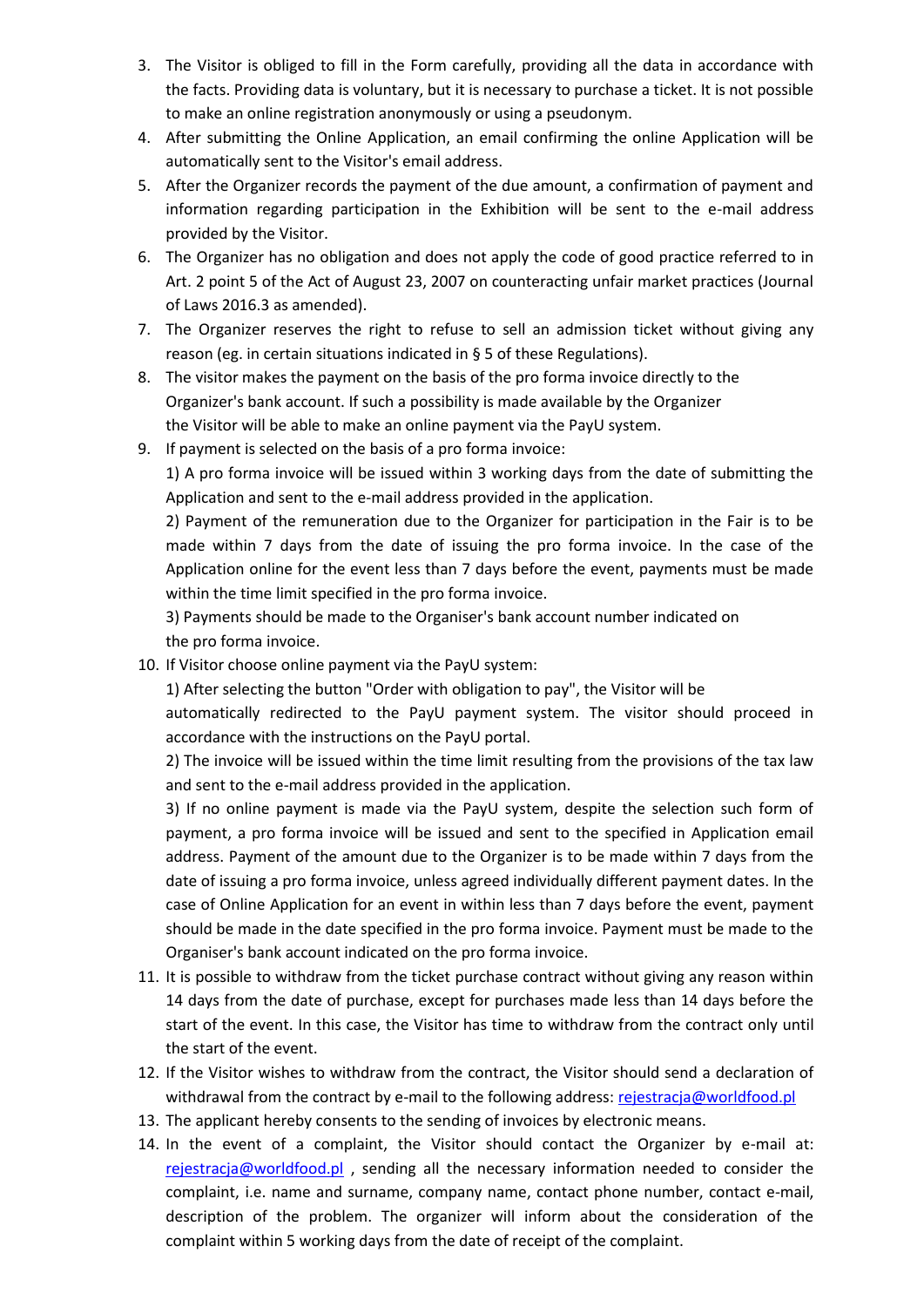#### §**4. OTHER SERVICES AND BENEFITS FOR VISITORS**

- 1. Guests may receive, along with the access document, a package of additional benefits (publishing companies, access to accompanying events, etc.) which is offered by the Exhibition.
- 2. During the Exhibition, a Visitor has the opportunity to access free consultations, advice, counselling etc. set forth in the Exhibition Programme.
- 3. In order to simplify the tour of the Exhibition or other events, the Organiser shall provide a uniform labelling of the Exhibitors' booths (not applicable to booths raised individually). Exhibition Catalogue also includes the booth location directory or a map.

# **§4. ORDER PROVISIONS**

- 1. Visitors may be present in the area of the Exhibition only within the time frames of the Exhibitions - a detailed schedule may be found on the website of a given event. Visitors are allowed to collect their badge not later than 30 minutes before the exhibition closing time.
- 2. Photographing, filming or sketching particular booths and Exhibits requires a prior consent from the Organiser. If the aforementioned actions should cause disturbance in the organisation or the flow of the Exhibition or its accompanying events, the Organiser shall issue a notice to refrain from such actions. Persons who do not observe this provision may be asked to leave the premises, upon the request of the Organiser.
- 3. Any and all commercial and promotional activities, fund-raisers not approved by the Organisers are strictly forbidden. This applies to any illegal activities hereunder.
- 4. Due to a commercial nature of the event, in order to ensure a relevant group of visitors the Organiser reserves the right to remove particular individuals from the Exhibition without stating a reason and with no further access to the Exhibition.
- 5. On the premises of the Exhibition, it is strictly forbidden:
	- a) to bring in and use: firearms, pyrotechnical equipment, hazardous chemical substances, open fire, other materials which constitute a fire threat, property damage or inflicting danger to the health and life of visitors;
	- b) to bring in and consume alcohol, distribute or use abusive substances;
	- c) to disturb the public order (e.g. a loud, aggressive behaviour);
	- d) to bring in animals, skateboards, bicycles etc. unless a permission is granted by the Organiser owing to the nature of some events;
	- e) smoking in the Exhibition, conference areas except for areas dedicated to that very action, labelled accordingly;
	- f) to contaminate the Exhibition premises by litter generated by oneself;
	- g) to destroy the infrastructure.
- 6. Persons under a visible influence of narcotics or alcohol, or those attempting to bring in alcohol, abusive substance or hazardous items shall not be permitted to enter the premises.
- 7. Failure to observe the restrictions set forth in section 5 items a) g) shall result in the execution of the Organiser's right to immediately remove the Visitor from the Exhibition premises without the right to another entry, and, under justified circumstances, to notify the Police.
- 8. Visitors agree to:
	- a) respect the labelling of shut down areas which are subject to fire protection;